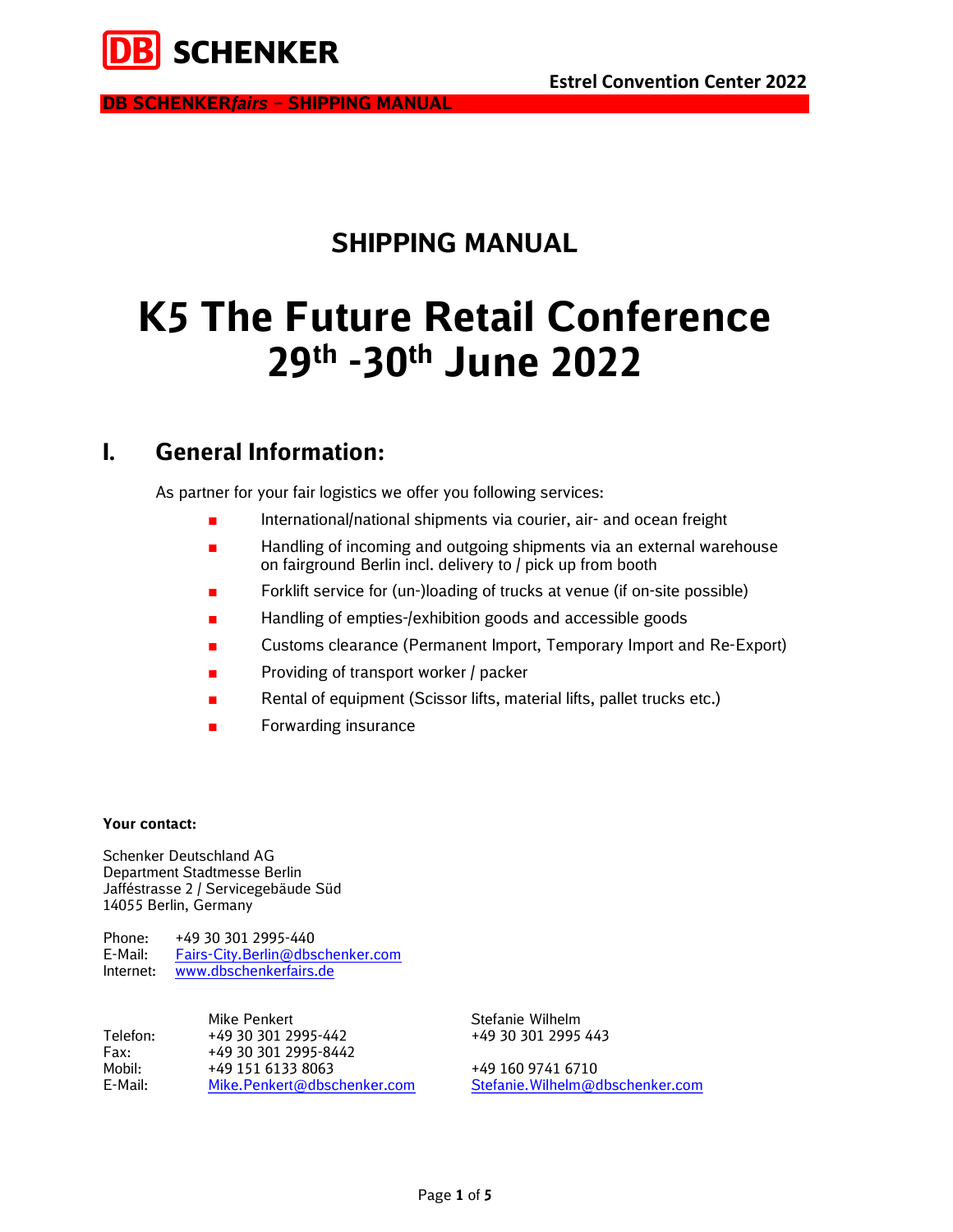

### II. Notification / Pre-advice

In case you are not shipping your goods with "Schenker", please make sure you will inform us about your shipment before you ship off. Therefore please use blank notification form from this shipping manual.

### III. Delivery address:

(Not valid for part/full trailer loads)

Schenker Deutschland AG Department Stadtmesse Berlin Jafféstrasse 2 / Servicegebäude Süd 14055 Berlin / Germany

Notify: "K5 Conference 2022" Exhibitor / Booth number

### IV. Deadlines:

Courier- and groupage shipments\*:

Deadline for arrival to above delivery address: EU-goods = 2 working days prior booth delivery Non EU-goods (customs goods) = 5 working days prior booth delivery

Airfreight\*:

Deadline for arrival to airport Berlin-Schönefeld (BER): EU-goods = 4 working days prior booth delivery Non EU-goods (customs goods) = 5 working days prior booth delivery

Seafreight\*:

Deadline for arrival to German seaport Hamburg: FCL = 10 working days prior booth delivery LCL = 14 working days prior booth delivery

Part/full trailer loads\*:

Direct truck loads with (un-)loading via forklift at venue and direct delivery to booth ONLY ON REQUEST!

\* All cargo must be shipped prepaid – Costs will be paid by shipper

\* Shipments arriving after mentioned deadlines will occur additional costs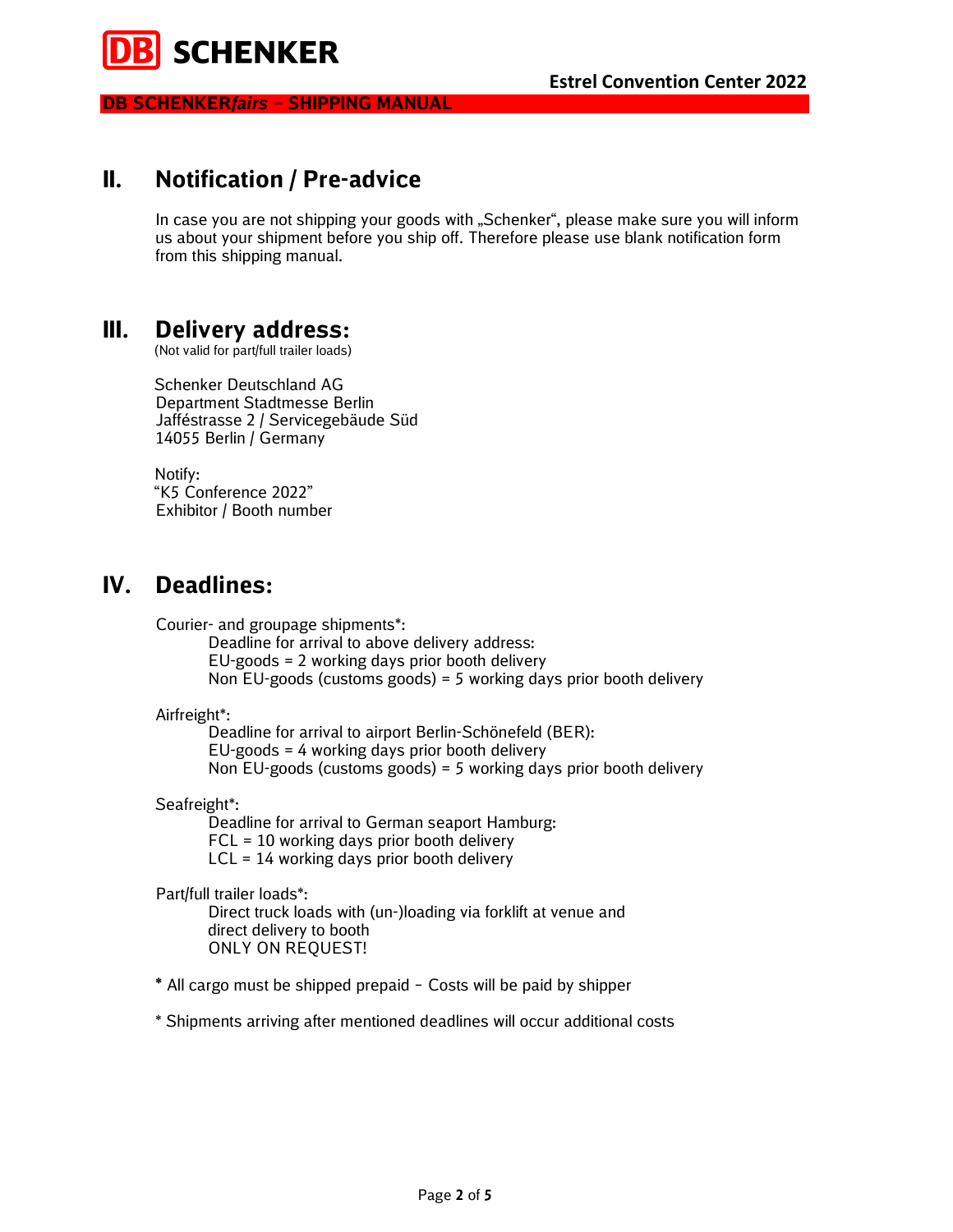

### V. Documents

Courier- and groupage shipments:

Please send us filled out notification form from this shipping manual. If you ship Non EU-goods\* we need a proforma invoice additionally.

Airfreight:

Please send us filled out notification form from this shipping manual incl. a copy of AWB (Air Waybill). If you ship Non EU-goods\* we need a proforma invoice additionally. Please consign AWB to above mentioned address from Schenker Deutschland AG.

Seafreight:

Please send us filled out notification form from this shipping manual and send us original B/L (Sea Waybill) per courier latest 5 working days prior ship arrival. Please consign B/L to above mentioned address from Schenker Deutschland AG.

Part/full trailer loads:

Please send us filled out notification form from this shipping manual. If you ship Non EU-goods\* we need a proforma invoice additionally.

\* For customs clearance we need a power of authority. Please ask us for a blank form. For permanent import you will need an EORI-number.

Further information please find here:

https://www.zoll.de/EN/Businesses/Movement-of-goods/Import/Duties-and-taxes/EORInumber/eori-number\_node.html

### VI. Marking and Packing

Please choose a stable and if you are planning a return shipment, a reusable packaging. Please mark all packages as follow:

Schenker Deutschland AG Department Stadtmesse Berlin Jafféstrasse 2 / Servicegebäude Süd 14055 Berlin / Germany

 Notify: "K5 Conference 2022" Exhibitor / Booth number "On-site contact from exhibitor & mobile number" Package Nr.: of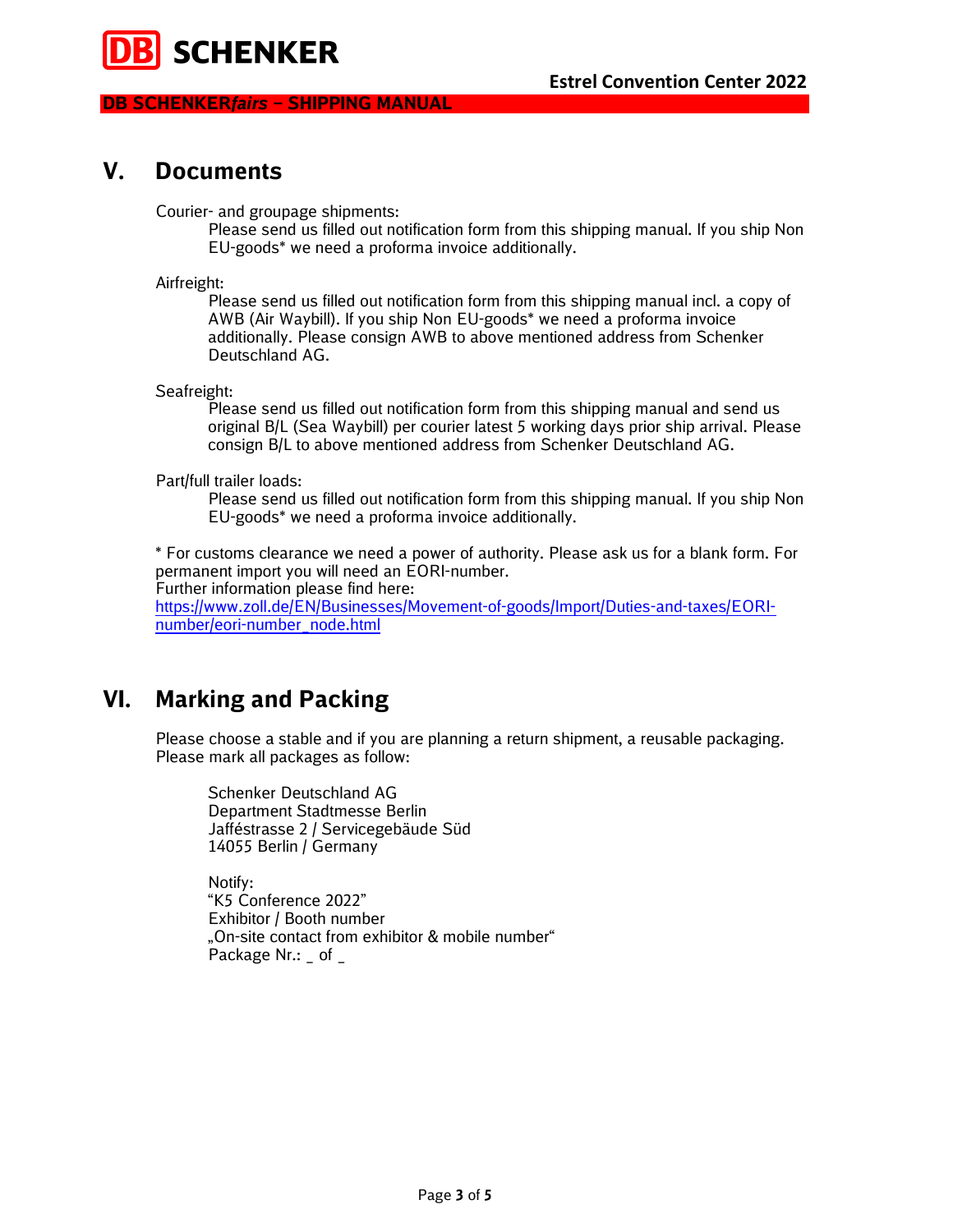

### VII. Insurance

Please make sure to arrange transport insurance for your goods. This policy should cover the transport to the exhibition, time during exhibition and the return transport. To arrange transport insurance, we are happy to assist you. Otherwise we will automatically book a carrier's insurance which covers only damages in the custody of Schenker Deutschland AG.

### VIII. Terms and conditions of trading

We operate exclusively in accordance with the Allgemeine Deutsche Spediteurbedingungen 2017 - ADSp 2017 - (German Freight Forwarders' General Terms and Conditions 2017) and – if they do not apply for performing logistics services - with the Logistic-AGB (General Terms and Conditions of Logistics-Services Providers), as of 2019.

Note: In clause 23 the ADSp 2017 deviates from the statutory liability limitation in section 431 German Commercial Code (HGB) by limiting the liability for multimodal transportation with the involvement of sea carriage and an unknown damage location to 2 SDR/kg and, for the rest, the customary liability limitation of 8.33 SDR/kg additionally to Euro 1.25 million per damage claim and EUR 2.5 million per damage event, but not less than 2 SDR/kg.

In addition the Fair and Exhibition Conditions are applicable. The "Bundesfachgruppe Schwertransporte und Kranarbeiten (BSK)" terms and conditions are the basis for heavyload orders.

DB Schenker Fairs offers the highest quality with certification in compliance with DIN EN ISO 9001:2008 - convince yourself of the highest standard and quality!